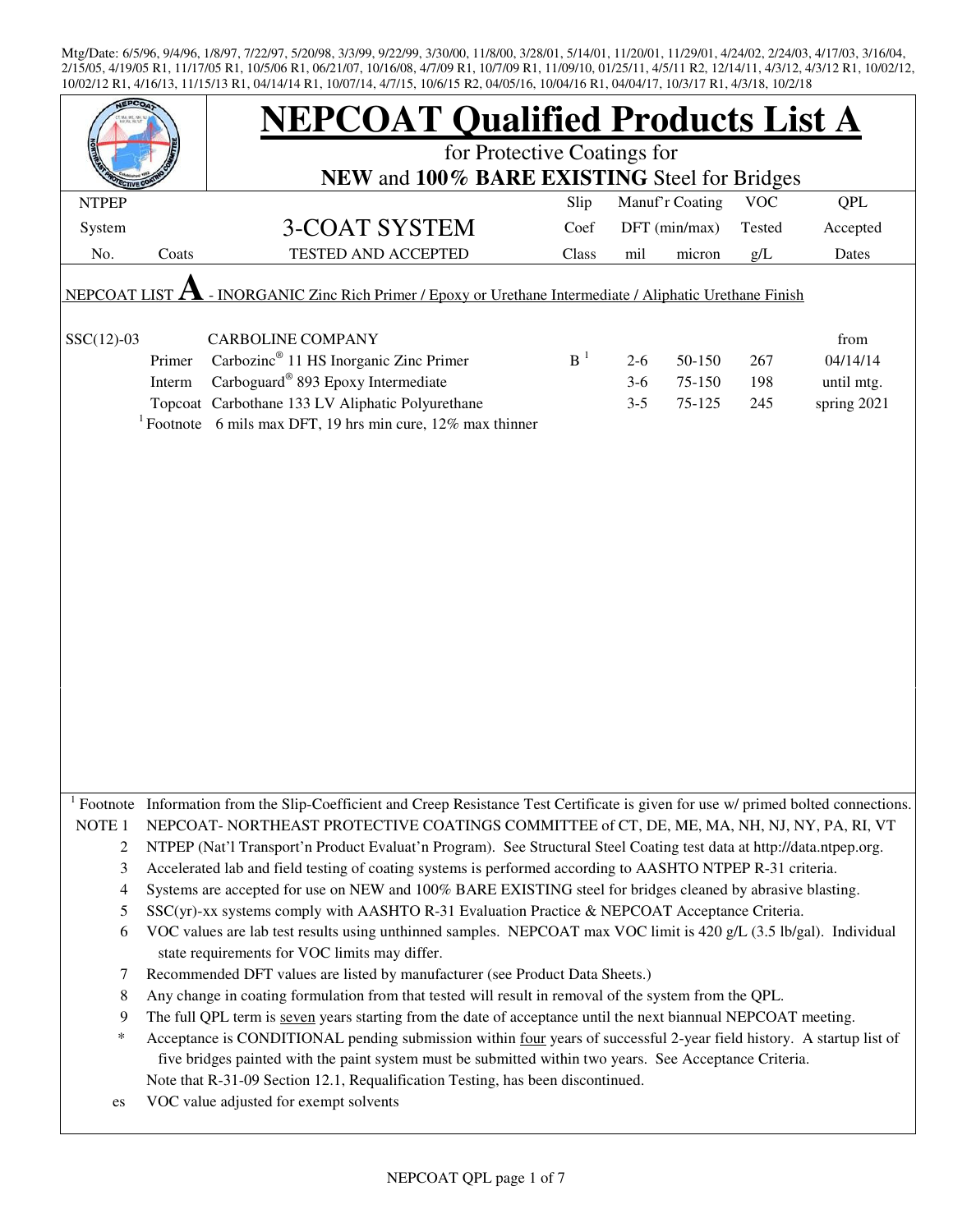|                          |        | <b>NEPCOAT Qualified Products List B</b>                                                                                   |        |         |                 |            |             |
|--------------------------|--------|----------------------------------------------------------------------------------------------------------------------------|--------|---------|-----------------|------------|-------------|
|                          |        | for Protective Coatings for                                                                                                |        |         |                 |            |             |
|                          |        | NEW and 100% BARE EXISTING Steel for Bridges                                                                               |        |         |                 |            |             |
| <b>NTPEP</b>             |        |                                                                                                                            | Slip   |         | Manuf'r Coating | <b>VOC</b> | QPL         |
| System                   |        | 3-COAT SYSTEM                                                                                                              | Coef   |         | DFT (min/max)   | Tested     | Accepted    |
| No.                      | Coats  | <b>TESTED AND ACCEPTED</b>                                                                                                 | Class  | mil     | micron          | g/L        | Dates       |
| <b>NEPCOAT LIST</b>      |        | - ORGANIC Zinc Rich Primer / Epoxy or Urethane Intermediate / Aliphatic Urethane Finish                                    |        |         |                 |            |             |
| $SSC(10)-05$             |        | <b>WASSER HIGH TECH COATINGS</b>                                                                                           |        |         |                 |            | from        |
|                          | Primer | MC-Zinc 100                                                                                                                | Ø      | $3 - 5$ | 75-125          | $115$ es   | 4/03/12     |
|                          | Interm | MC-Miomastic 100                                                                                                           | no     | $3 - 5$ | 75-125          | 173 es     | until mtg.  |
|                          |        | Topcoat MC-Ferrox A 100                                                                                                    | report | $2 - 4$ | 50-100          | 144 es     | spring 2019 |
|                          |        | Ø Footnote No data reported.                                                                                               |        |         |                 |            |             |
| $SSC(11)-01$             |        | SHERWIN WILLIAMS COMPANY                                                                                                   |        |         |                 |            | from        |
|                          | Primer | Zinc Clad <sup>®</sup> III HS Organic Zinc Rich Epoxy Primer                                                               | $A^1$  | $3 - 5$ | 75-125          | 337        | 10/02/12    |
|                          | Interm | Steel Spec Epoxy Intermediate                                                                                              |        | $3 - 8$ | 75-200          | 293        | until mtg.  |
|                          |        | Topcoat Hi-Solids Polyurethane                                                                                             |        | $3 - 5$ | 75-125          | 288        | fall 2019   |
|                          |        | $1$ Footnote 5 mils max DFT, 7 days min cure, zero thinner                                                                 |        |         |                 |            |             |
| $SSC(11)-02$             |        | <b>INTERNATIONAL PAINT INC</b>                                                                                             |        |         |                 |            | from        |
|                          | Primer | Interzinc <sup>®</sup> 315B Epoxy Zinc Rich                                                                                | $B^1$  | $2-6$   | 50-150          | 304        | 10/02/12    |
|                          | Interm | Intergard 475HS Epoxy                                                                                                      |        | $4 - 8$ | 100-200         | 187        | until mtg.  |
|                          |        | Topcoat Interthane® 870 UHS                                                                                                |        | $3 - 5$ | 75-125          | 242 es     | fall 2019   |
|                          |        | <sup>1</sup> Footnote $\,$ 4 mils max DFT, 48 hours min cure, zero thinner                                                 |        |         |                 |            |             |
| $SSC(04)-03$             |        | SHERWIN WILLIAMS COMPANY                                                                                                   |        |         |                 |            | from        |
| $SSC(11)-03$ Primer      |        | Zinc Clad <sup>®</sup> III HS Organic Zinc Rich Epoxy Primer                                                               | $A^1$  | $3 - 5$ | $75 - 125$      | 329        | 10/02/12    |
|                          | Interm | Macropoxy® 646 Fast Cure Epoxy                                                                                             |        | $3-10$  | 75-250          | 238        | until mtg.  |
|                          |        | Topcoat Acrolon™ 218 HS Acrylic Polyurethane                                                                               |        | $3-6$   | 75-150          | 263        | fall 2019   |
|                          |        | $1$ Footnote 5 mils max DFT, 7 days min cure, zero thinner                                                                 |        |         |                 |            |             |
| (continues)              |        | (List B continues)                                                                                                         |        |         |                 |            |             |
| Footnote                 |        | Information from the Slip-Coefficient and Creep Resistance Test Certificate is given for use w/ primed bolted connections. |        |         |                 |            |             |
| NOTE <sub>1</sub>        |        | NEPCOAT-NORTHEAST PROTECTIVE COATINGS COMMITTEE of CT, DE, ME, MA, NH, NJ, NY, PA, RI, VT                                  |        |         |                 |            |             |
| $\overline{c}$           |        | NTPEP (Nat'l Transport'n Product Evaluat'n Program). See Structural Steel Coating test data at http://data.ntpep.org.      |        |         |                 |            |             |
| 3                        |        | Accelerated lab and field testing of coating systems is performed according to AASHTO NTPEP R-31 criteria.                 |        |         |                 |            |             |
| $\overline{\mathcal{A}}$ |        | Systems are accepted for use on NEW and 100% BARE EXISTING steel for bridges cleaned by abrasive blasting.                 |        |         |                 |            |             |
| 5                        |        | SSC(yr)-xx systems comply with AASHTO R-31 Evaluation Practice & NEPCOAT Acceptance Criteria.                              |        |         |                 |            |             |
| 6                        |        | VOC values are lab test results using unthinned samples. NEPCOAT max VOC limit is 420 g/L (3.5 lb/gal). Individual         |        |         |                 |            |             |
|                          |        | state requirements for VOC limits may differ.                                                                              |        |         |                 |            |             |
| 7                        |        | Recommended DFT values are listed by manufacturer (see Product Data Sheets.)                                               |        |         |                 |            |             |
| 8                        |        | Any change in coating formulation from that tested will result in removal of the system from the QPL.                      |        |         |                 |            |             |
| 9<br>$\ast$              |        | The full QPL term is seven years starting from the date of acceptance until the next biannual NEPCOAT meeting.             |        |         |                 |            |             |
|                          |        | Acceptance is CONDITIONAL pending submission within four years of successful 2-year field history. A startup list of       |        |         |                 |            |             |
|                          |        | five bridges painted with the paint system must be submitted within two years. See Acceptance Criteria.                    |        |         |                 |            |             |
|                          |        | Note that R-31-09 Section 12.1, Requalification Testing, has been discontinued.                                            |        |         |                 |            |             |
| es                       |        | VOC value adjusted for exempt solvents                                                                                     |        |         |                 |            |             |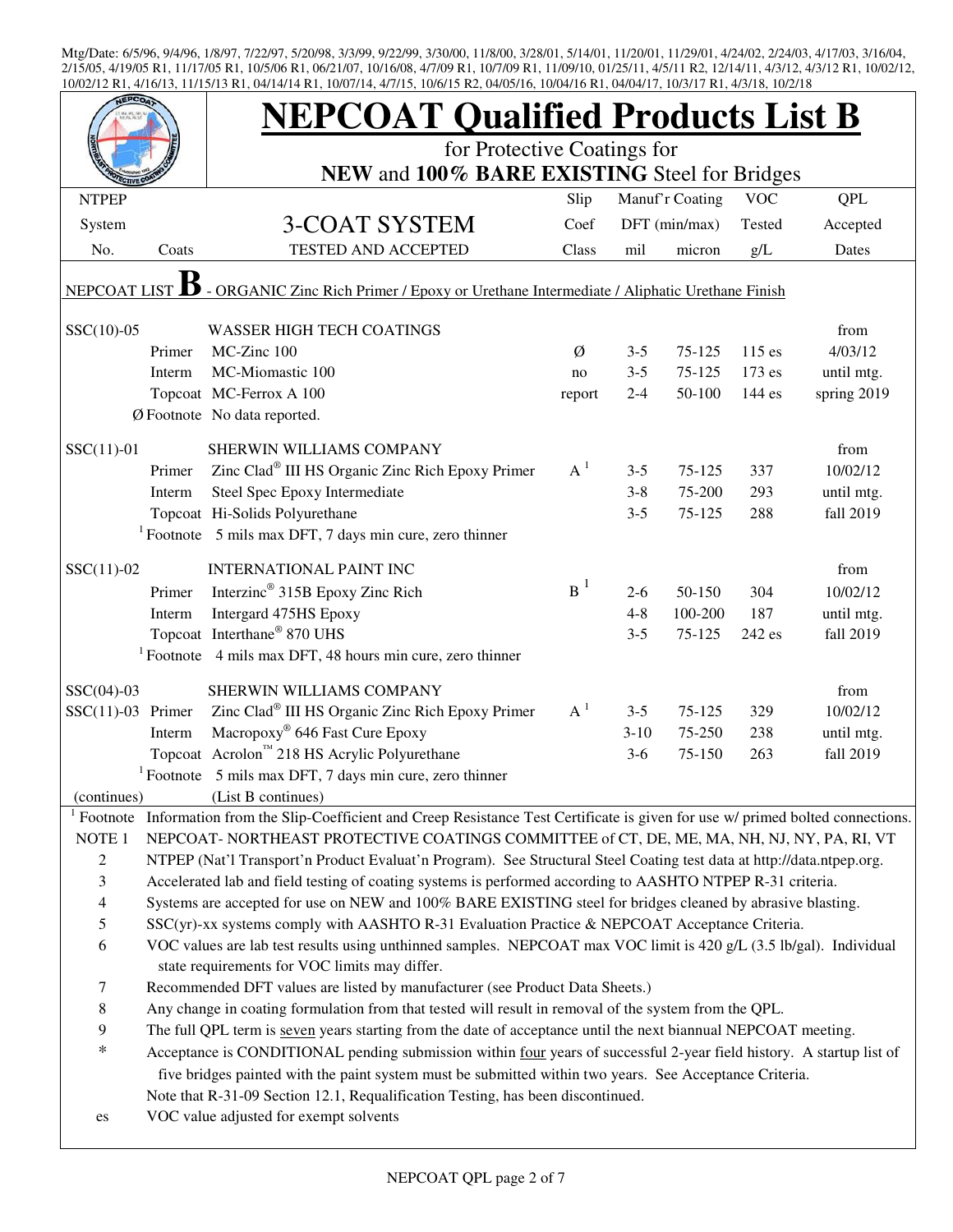| EPCO                                                                                                           |        | <b>NEPCOAT Qualified Products List B</b><br>for Protective Coatings for                                                                                                                                                                                                                                                                                      |          |          |                 |            |             |  |
|----------------------------------------------------------------------------------------------------------------|--------|--------------------------------------------------------------------------------------------------------------------------------------------------------------------------------------------------------------------------------------------------------------------------------------------------------------------------------------------------------------|----------|----------|-----------------|------------|-------------|--|
|                                                                                                                |        | NEW and 100% BARE EXISTING Steel for Bridges                                                                                                                                                                                                                                                                                                                 |          |          |                 |            |             |  |
| <b>NTPEP</b>                                                                                                   |        |                                                                                                                                                                                                                                                                                                                                                              | Slip     |          | Manuf'r Coating | <b>VOC</b> | QPL         |  |
| System                                                                                                         |        | 3-COAT SYSTEM                                                                                                                                                                                                                                                                                                                                                | Coef     |          | DFT (min/max)   | Tested     | Accepted    |  |
| No.                                                                                                            | Coats  | TESTED AND ACCEPTED                                                                                                                                                                                                                                                                                                                                          | Class    | mil      | micron          | g/L        | Dates       |  |
| - ORGANIC Zinc Rich Primer / Epoxy or Urethane Intermediate / Aliphatic Urethane Finish<br><b>NEPCOAT LIST</b> |        |                                                                                                                                                                                                                                                                                                                                                              |          |          |                 |            |             |  |
| $SSC(12)-04$                                                                                                   |        | <b>CARBOLINE COMPANY</b>                                                                                                                                                                                                                                                                                                                                     |          |          |                 |            | from        |  |
|                                                                                                                | Primer | Carbozinc <sup>®</sup> 859 Organic Zinc Rich Epoxy Primer                                                                                                                                                                                                                                                                                                    | $B^{-1}$ | $3-10$   | 75-250          | 322        | 04/14/14    |  |
|                                                                                                                | Interm | Carboguard <sup>®</sup> 893 Epoxy Intermediate                                                                                                                                                                                                                                                                                                               |          | $3-6$    | 75-150          | 207        | until mtg.  |  |
|                                                                                                                |        | Topcoat Carbothane 133 VOC Aliphatic Polyurethane                                                                                                                                                                                                                                                                                                            |          | $3 - 5$  | 76-127          | 185 es     | spring 2021 |  |
|                                                                                                                |        | <sup>1</sup> Footnote 6 mils max DFT, 4 days min cure, $10\%$ vol max thin                                                                                                                                                                                                                                                                                   |          |          |                 |            |             |  |
| $SSC(15)-07$                                                                                                   |        | SHERWIN WILLIAMS COMPANY                                                                                                                                                                                                                                                                                                                                     |          |          |                 |            |             |  |
|                                                                                                                | Primer | Zinc Clad <sup>®</sup> 4100 Organic Zinc Rich Epoxy Primer                                                                                                                                                                                                                                                                                                   | $B-1$    | $3 - 5$  | 75-125          | 319        | 10/03/17    |  |
|                                                                                                                | Interm | Macropoxy <sup>®</sup> 646 Fast Cure Epoxy                                                                                                                                                                                                                                                                                                                   |          | $3 - 10$ | 75-250          | 265        | until mtg.  |  |
|                                                                                                                |        | Topcoat Hi-Solids Polyurethane 250                                                                                                                                                                                                                                                                                                                           |          | $3-4$    | 75-100          | 234 es     | fall 2021   |  |
|                                                                                                                |        | <sup>1</sup> Footnote 5 mils max DFT, 72 hours min cure, 5% max thinner                                                                                                                                                                                                                                                                                      |          |          |                 |            |             |  |
|                                                                                                                |        |                                                                                                                                                                                                                                                                                                                                                              |          |          |                 |            |             |  |
|                                                                                                                |        | Footnote Information from the Slip-Coefficient and Creep Resistance Test Certificate is given for use w/ primed bolted connections.                                                                                                                                                                                                                          |          |          |                 |            |             |  |
| NOTE <sub>1</sub>                                                                                              |        | NEPCOAT-NORTHEAST PROTECTIVE COATINGS COMMITTEE of CT, DE, ME, MA, NH, NJ, NY, PA, RI, VT                                                                                                                                                                                                                                                                    |          |          |                 |            |             |  |
| 2                                                                                                              |        | NTPEP (Nat'l Transport'n Product Evaluat'n Program). See Structural Steel Coating test data at http://data.ntpep.org.                                                                                                                                                                                                                                        |          |          |                 |            |             |  |
| 3                                                                                                              |        | Accelerated lab and field testing of coating systems is performed according to AASHTO NTPEP R-31 criteria.                                                                                                                                                                                                                                                   |          |          |                 |            |             |  |
| $\overline{4}$                                                                                                 |        | Systems are accepted for use on NEW and 100% BARE EXISTING steel for bridges cleaned by abrasive blasting.                                                                                                                                                                                                                                                   |          |          |                 |            |             |  |
| $\mathfrak s$                                                                                                  |        | SSC(yr)-xx systems comply with AASHTO R-31 Evaluation Practice & NEPCOAT Acceptance Criteria.                                                                                                                                                                                                                                                                |          |          |                 |            |             |  |
| 6                                                                                                              |        | VOC values are lab test results using unthinned samples. NEPCOAT max VOC limit is 420 g/L (3.5 lb/gal). Individual<br>state requirements for VOC limits may differ.                                                                                                                                                                                          |          |          |                 |            |             |  |
| $\tau$                                                                                                         |        | Recommended DFT values are listed by manufacturer (see Product Data Sheets.)                                                                                                                                                                                                                                                                                 |          |          |                 |            |             |  |
| 8                                                                                                              |        | Any change in coating formulation from that tested will result in removal of the system from the QPL.                                                                                                                                                                                                                                                        |          |          |                 |            |             |  |
| 9                                                                                                              |        | The full QPL term is seven years starting from the date of acceptance until the next biannual NEPCOAT meeting.                                                                                                                                                                                                                                               |          |          |                 |            |             |  |
| $\ast$<br>es                                                                                                   |        | Acceptance is CONDITIONAL pending submission within four years of successful 2-year field history. A startup list of<br>five bridges painted with the paint system must be submitted within two years. See Acceptance Criteria.<br>Note that R-31-09 Section 12.1, Requalification Testing, has been discontinued.<br>VOC value adjusted for exempt solvents |          |          |                 |            |             |  |
|                                                                                                                |        |                                                                                                                                                                                                                                                                                                                                                              |          |          |                 |            |             |  |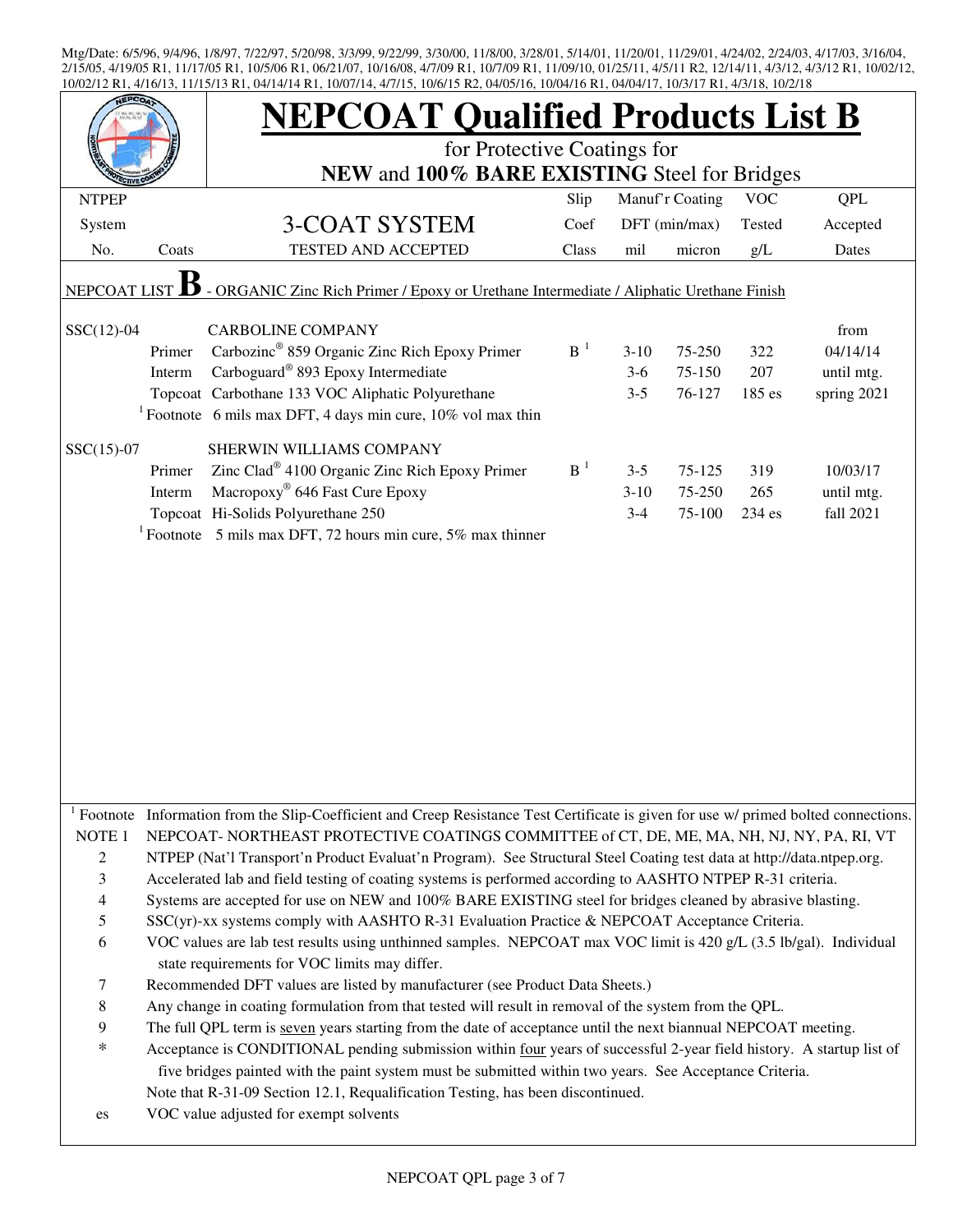|                   |       | <b>NEPCOAT Qualified Products List C</b>                                                                                                                            |       |                 |        |            |          |  |  |
|-------------------|-------|---------------------------------------------------------------------------------------------------------------------------------------------------------------------|-------|-----------------|--------|------------|----------|--|--|
|                   |       | for Protective Coatings for                                                                                                                                         |       |                 |        |            |          |  |  |
|                   |       | NEW and 100% BARE EXISTING Steel for Bridges                                                                                                                        |       |                 |        |            |          |  |  |
| <b>NTPEP</b>      |       |                                                                                                                                                                     | Slip  | Manuf'r Coating |        | <b>VOC</b> | QPL      |  |  |
| System            |       | 2-COAT SYSTEM                                                                                                                                                       | Coef  | DFT (min/max)   |        | Tested     | Accepted |  |  |
| No.               | Coats | <b>TESTED AND ACCEPTED</b>                                                                                                                                          | Class | mil             | micron | g/L        | Dates    |  |  |
|                   |       |                                                                                                                                                                     |       |                 |        |            |          |  |  |
| NEPCOAT LIST      |       | ORGANIC Zinc Rich Primer / ----- / Topcoat                                                                                                                          |       |                 |        |            |          |  |  |
|                   |       |                                                                                                                                                                     |       |                 |        |            |          |  |  |
|                   |       |                                                                                                                                                                     |       |                 |        |            |          |  |  |
|                   |       |                                                                                                                                                                     |       |                 |        |            |          |  |  |
|                   |       |                                                                                                                                                                     |       |                 |        |            |          |  |  |
|                   |       |                                                                                                                                                                     |       |                 |        |            |          |  |  |
|                   |       |                                                                                                                                                                     |       |                 |        |            |          |  |  |
|                   |       |                                                                                                                                                                     |       |                 |        |            |          |  |  |
|                   |       |                                                                                                                                                                     |       |                 |        |            |          |  |  |
|                   |       |                                                                                                                                                                     |       |                 |        |            |          |  |  |
|                   |       |                                                                                                                                                                     |       |                 |        |            |          |  |  |
|                   |       |                                                                                                                                                                     |       |                 |        |            |          |  |  |
|                   |       |                                                                                                                                                                     |       |                 |        |            |          |  |  |
|                   |       |                                                                                                                                                                     |       |                 |        |            |          |  |  |
|                   |       |                                                                                                                                                                     |       |                 |        |            |          |  |  |
|                   |       |                                                                                                                                                                     |       |                 |        |            |          |  |  |
|                   |       |                                                                                                                                                                     |       |                 |        |            |          |  |  |
|                   |       |                                                                                                                                                                     |       |                 |        |            |          |  |  |
|                   |       |                                                                                                                                                                     |       |                 |        |            |          |  |  |
|                   |       |                                                                                                                                                                     |       |                 |        |            |          |  |  |
|                   |       |                                                                                                                                                                     |       |                 |        |            |          |  |  |
|                   |       |                                                                                                                                                                     |       |                 |        |            |          |  |  |
|                   |       | Footnote Information from the Slip-Coefficient and Creep Resistance Test Certificate is given for use w/ primed bolted connections.                                 |       |                 |        |            |          |  |  |
| NOTE <sub>1</sub> |       | NEPCOAT-NORTHEAST PROTECTIVE COATINGS COMMITTEE of CT, DE, ME, MA, NH, NJ, NY, PA, RI, VT                                                                           |       |                 |        |            |          |  |  |
| $\overline{c}$    |       | NTPEP (Nat'l Transport'n Product Evaluat'n Program). See Structural Steel Coating test data at http://data.ntpep.org.                                               |       |                 |        |            |          |  |  |
| $\mathfrak{Z}$    |       | Accelerated lab and field testing of coating systems is performed according to AASHTO NTPEP R-31 criteria.                                                          |       |                 |        |            |          |  |  |
| $\overline{4}$    |       | Systems are accepted for use on NEW and 100% BARE EXISTING steel for bridges cleaned by abrasive blasting.                                                          |       |                 |        |            |          |  |  |
| 5                 |       | SSC(yr)-xx systems comply with AASHTO R-31 Evaluation Practice & NEPCOAT Acceptance Criteria.                                                                       |       |                 |        |            |          |  |  |
| 6                 |       | VOC values are lab test results using unthinned samples. NEPCOAT max VOC limit is 420 g/L (3.5 lb/gal). Individual<br>state requirements for VOC limits may differ. |       |                 |        |            |          |  |  |
| 7                 |       | Recommended DFT values are listed by manufacturer (see Product Data Sheets.)                                                                                        |       |                 |        |            |          |  |  |
| $\,8\,$           |       | Any change in coating formulation from that tested will result in removal of the system from the QPL.                                                               |       |                 |        |            |          |  |  |
| 9                 |       | The full QPL term is seven years starting from the date of acceptance until the next biannual NEPCOAT meeting.                                                      |       |                 |        |            |          |  |  |
| $\ast$            |       | Acceptance is CONDITIONAL pending submission within four years of successful 2-year field history. A startup list of                                                |       |                 |        |            |          |  |  |
|                   |       | five bridges painted with the paint system must be submitted within two years. See Acceptance Criteria.                                                             |       |                 |        |            |          |  |  |
|                   |       | Note that R-31-09 Section 12.1, Requalification Testing, has been discontinued.                                                                                     |       |                 |        |            |          |  |  |
| es                |       | VOC value adjusted for exempt solvents                                                                                                                              |       |                 |        |            |          |  |  |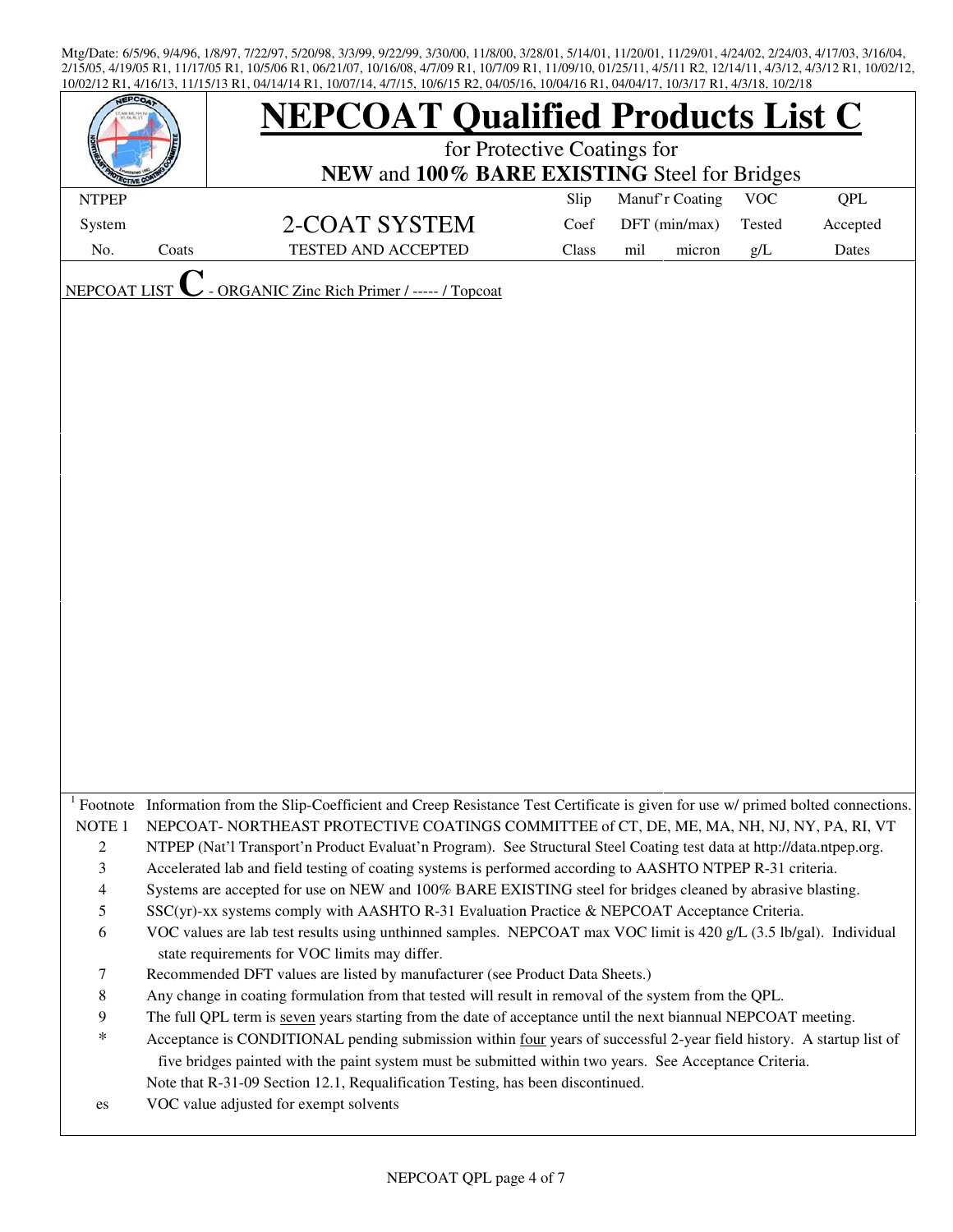| EPCO <sub>2</sub>        |       | <b>NEPCOAT Qualified Products List D</b>                                                                                                                            |       |                 |            |            |  |  |
|--------------------------|-------|---------------------------------------------------------------------------------------------------------------------------------------------------------------------|-------|-----------------|------------|------------|--|--|
|                          |       | for Protective Coatings for                                                                                                                                         |       |                 |            |            |  |  |
|                          |       | NEW and 100% BARE EXISTING Steel for Bridges                                                                                                                        |       |                 |            |            |  |  |
| <b>NTPEP</b>             |       |                                                                                                                                                                     | Slip  | Manuf'r Coating | <b>VOC</b> | <b>QPL</b> |  |  |
| System                   |       | 2-COAT SYSTEM                                                                                                                                                       | Coef  | DFT (min/max)   | Tested     | Accepted   |  |  |
| No.                      | Coats | <b>TESTED AND ACCEPTED</b>                                                                                                                                          | Class | mil<br>micron   | g/L        | Dates      |  |  |
| NEPCOAT LIST             |       | - INORGANIC Zinc Rich Primer / ----- / Topcoat                                                                                                                      |       |                 |            |            |  |  |
|                          |       |                                                                                                                                                                     |       |                 |            |            |  |  |
|                          |       | [Blank]                                                                                                                                                             |       |                 |            |            |  |  |
|                          |       |                                                                                                                                                                     |       |                 |            |            |  |  |
|                          |       |                                                                                                                                                                     |       |                 |            |            |  |  |
|                          |       |                                                                                                                                                                     |       |                 |            |            |  |  |
|                          |       |                                                                                                                                                                     |       |                 |            |            |  |  |
|                          |       |                                                                                                                                                                     |       |                 |            |            |  |  |
|                          |       |                                                                                                                                                                     |       |                 |            |            |  |  |
|                          |       |                                                                                                                                                                     |       |                 |            |            |  |  |
|                          |       |                                                                                                                                                                     |       |                 |            |            |  |  |
|                          |       |                                                                                                                                                                     |       |                 |            |            |  |  |
|                          |       |                                                                                                                                                                     |       |                 |            |            |  |  |
|                          |       |                                                                                                                                                                     |       |                 |            |            |  |  |
|                          |       |                                                                                                                                                                     |       |                 |            |            |  |  |
|                          |       |                                                                                                                                                                     |       |                 |            |            |  |  |
|                          |       |                                                                                                                                                                     |       |                 |            |            |  |  |
|                          |       |                                                                                                                                                                     |       |                 |            |            |  |  |
|                          |       |                                                                                                                                                                     |       |                 |            |            |  |  |
|                          |       |                                                                                                                                                                     |       |                 |            |            |  |  |
|                          |       |                                                                                                                                                                     |       |                 |            |            |  |  |
|                          |       | Footnote Information from the Slip-Coefficient and Creep Resistance Test Certificate is given for use w/ primed bolted connections.                                 |       |                 |            |            |  |  |
| NOTE <sub>1</sub>        |       | NEPCOAT-NORTHEAST PROTECTIVE COATINGS COMMITTEE of CT, DE, ME, MA, NH, NJ, NY, PA, RI, VT                                                                           |       |                 |            |            |  |  |
| $\overline{c}$           |       | NTPEP (Nat'l Transport'n Product Evaluat'n Program). See Structural Steel Coating test data at http://data.ntpep.org.                                               |       |                 |            |            |  |  |
| 3                        |       | Accelerated lab and field testing of coating systems is performed according to AASHTO NTPEP R-31 criteria.                                                          |       |                 |            |            |  |  |
| $\overline{\mathcal{L}}$ |       | Systems are accepted for use on NEW and 100% BARE EXISTING steel for bridges cleaned by abrasive blasting.                                                          |       |                 |            |            |  |  |
| 5                        |       | SSC(yr)-xx systems comply with AASHTO R-31 Evaluation Practice & NEPCOAT Acceptance Criteria.                                                                       |       |                 |            |            |  |  |
| 6                        |       | VOC values are lab test results using unthinned samples. NEPCOAT max VOC limit is 420 g/L (3.5 lb/gal). Individual<br>state requirements for VOC limits may differ. |       |                 |            |            |  |  |
| 7                        |       | Recommended DFT values are listed by manufacturer (see Product Data Sheets.)                                                                                        |       |                 |            |            |  |  |
| $\,$ 8 $\,$              |       | Any change in coating formulation from that tested will result in removal of the system from the QPL.                                                               |       |                 |            |            |  |  |
| 9                        |       | The full QPL term is seven years starting from the date of acceptance until the next biannual NEPCOAT meeting.                                                      |       |                 |            |            |  |  |
| $\ast$                   |       | Acceptance is CONDITIONAL pending submission within four years of successful 2-year field history. A startup list of                                                |       |                 |            |            |  |  |
|                          |       | five bridges painted with the paint system must be submitted within two years. See Acceptance Criteria.                                                             |       |                 |            |            |  |  |
|                          |       | Note that R-31-09 Section 12.1, Requalification Testing, has been discontinued.                                                                                     |       |                 |            |            |  |  |
| es                       |       | VOC value adjusted for exempt solvents                                                                                                                              |       |                 |            |            |  |  |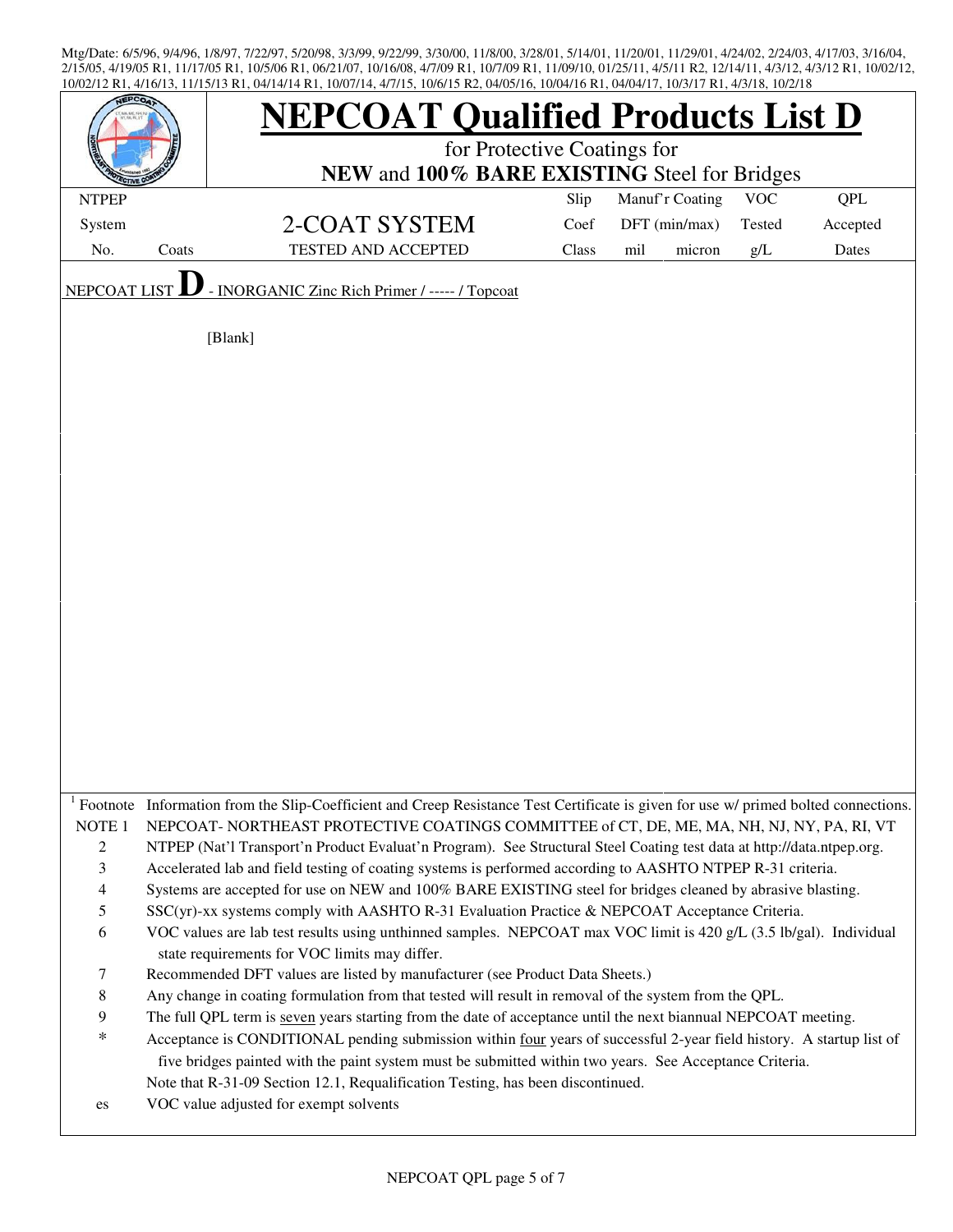